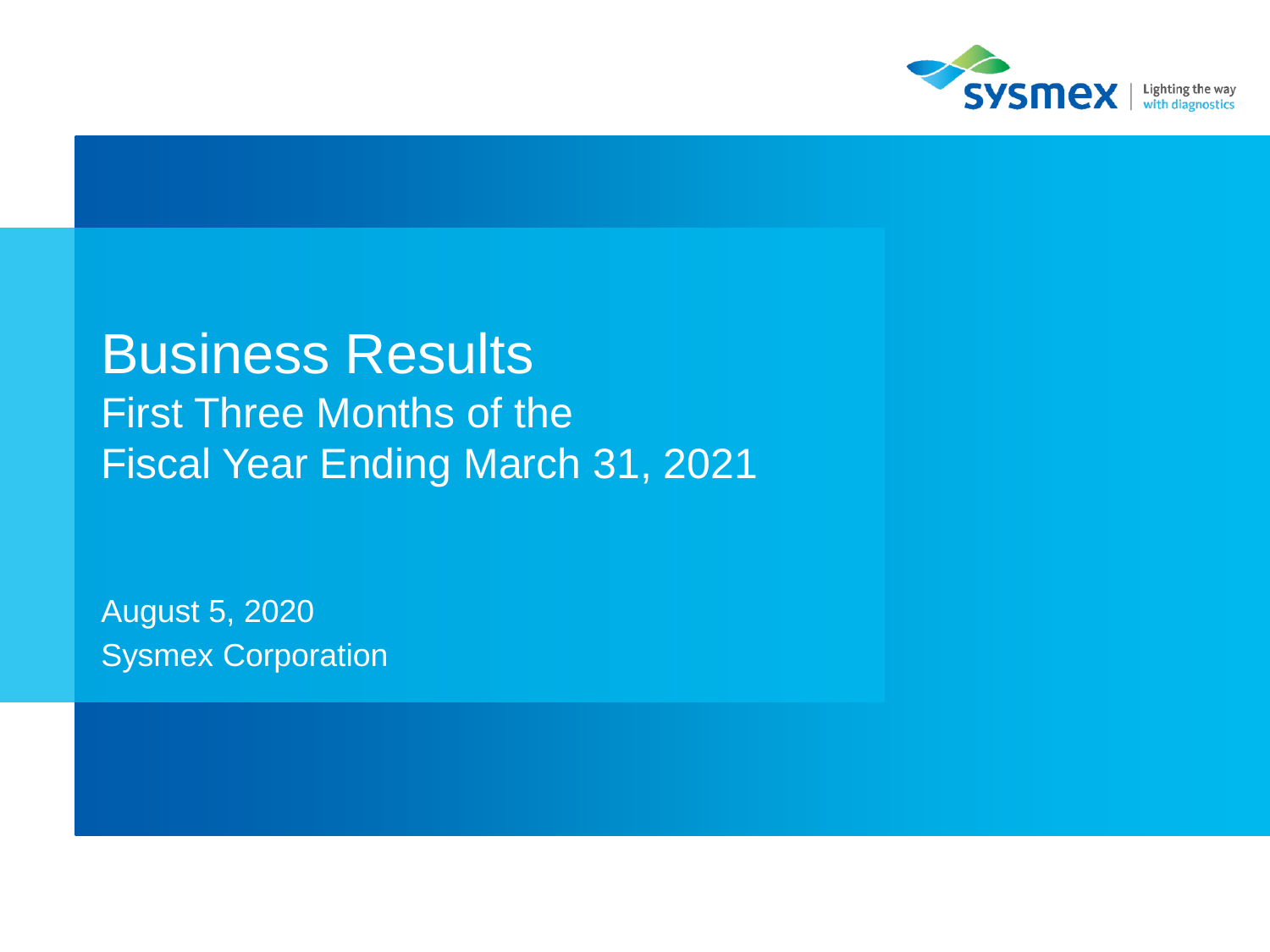

- Index 1. Business Results First Three Months of Fiscal Year Ending March 31, 2021
	- 2. Consolidated Sales Forecast for the Fiscal Year Ending March 31, 2021

# (Appendix)

- COVID-19 Initiatives
- Sales by Business and Product Type
- Results by Geographic Region (Sales and Operating Profit)

The Sysmex Group adopted International Financial Reporting Standards (IFRS) in the fiscal year ended March 31, 2017. Figures are disclosed in compliance with IFRS.

#### **Forward-Looking Statements**

This material contains forward-looking statements about Sysmex Corporation and its Group companies (the Sysmex Group). These forward-looking statements are based on the current judgments and assumptions of the Sysmex Group in light of the information currently available to it. Uncertainties inherent in such judgments and assumptions, the future course of our business operations and changes in operating environments both in Japan and overseas may cause our actual results, performance, achievements, or financial position to be materially different from any future results, performance, achievements or financial position either expressed or implied within these forward-looking statements.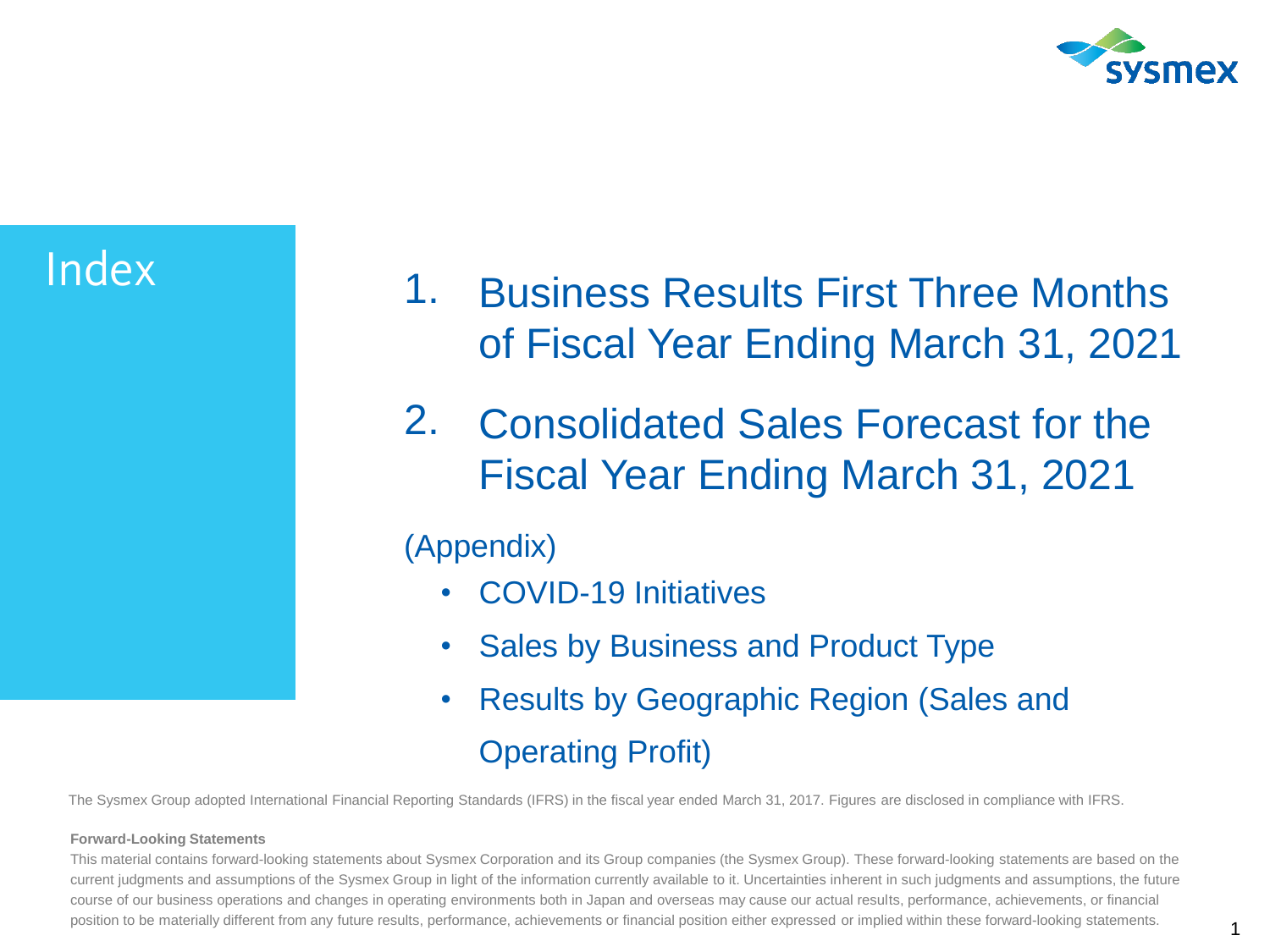

1. Business Results First Three Months of Fiscal Year Ending March 31, 2021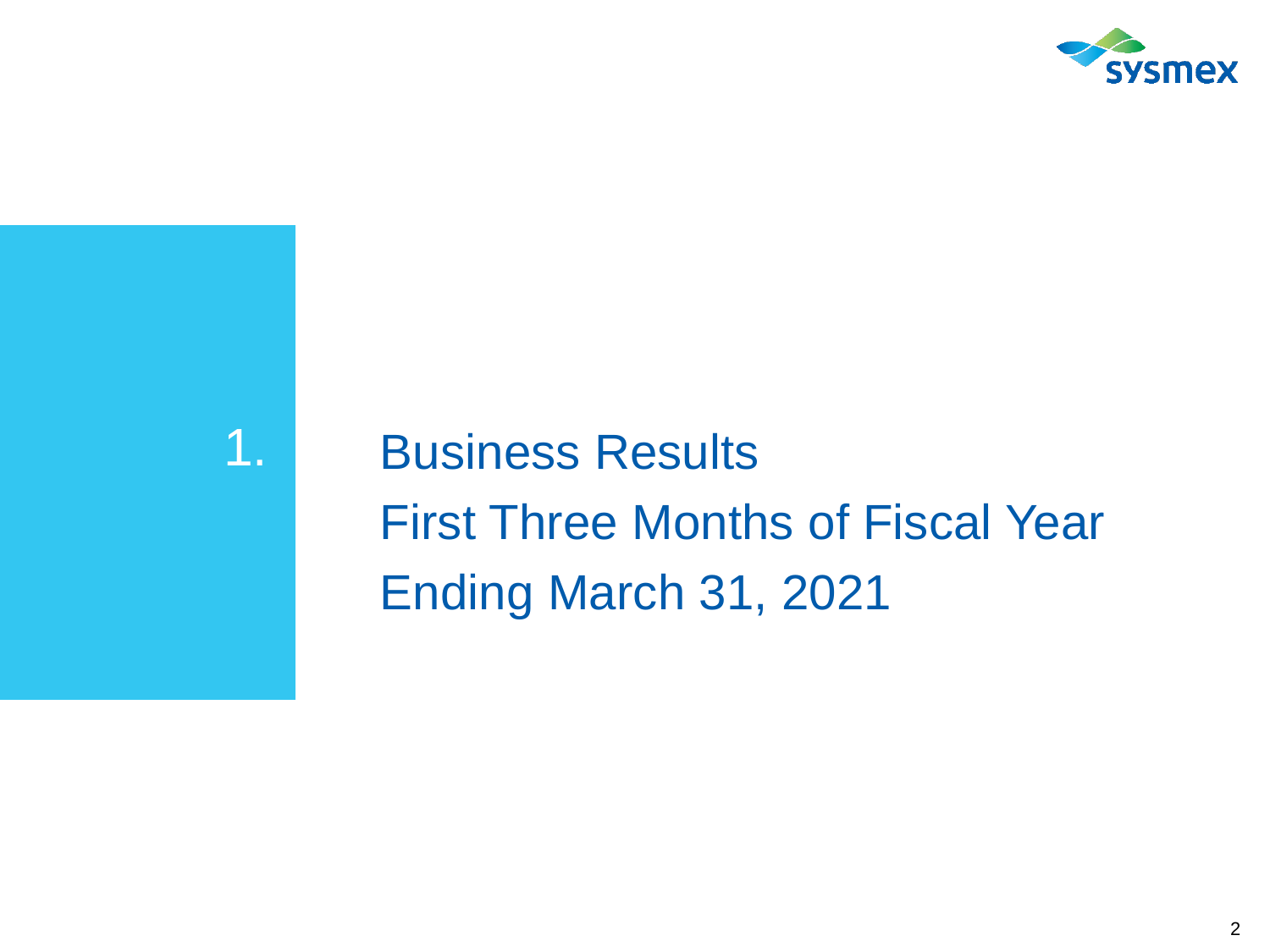# Financial Highlights (Year on Year)





Operating profit

Profit attributable to owners of the parent

|      | <b>First three</b>                | <b>First three</b> |
|------|-----------------------------------|--------------------|
|      | months of fiscal months of fiscal |                    |
|      | year ending                       | year ended         |
|      | March 31, 2021 March 31, 2020     |                    |
| 1USD | ¥107.6                            | ¥109.9             |
| 1EUR | ¥118.5                            | ¥123.5             |
| 1CNY | ¥15.2                             | ¥16.1              |

| (Billions of yen)            |      |      |                                                                             |                                                |                                                              |              |                                           |              | (Billions of yen) |
|------------------------------|------|------|-----------------------------------------------------------------------------|------------------------------------------------|--------------------------------------------------------------|--------------|-------------------------------------------|--------------|-------------------|
| 68.5<br>65.9<br>61.7<br>60.5 |      |      | <b>First three months of</b><br>fiscal year ending<br><b>March 31, 2021</b> |                                                | First three months of<br>fiscal year ended<br>March 31, 2020 |              | <b>YoY (Previous</b><br>$period = 100\%)$ |              |                   |
| 59.1                         |      |      |                                                                             |                                                | <b>Results</b>                                               | <b>Ratio</b> | <b>Results</b>                            | <b>Ratio</b> |                   |
|                              |      |      |                                                                             | Net sales                                      | 60.5                                                         | 100%         | 68.5                                      | 100%         | 88.3%             |
|                              |      | 13.8 |                                                                             | Cost of sales                                  | 29.8                                                         | 49.4%        | 31.6                                      | 46.2%        | 94.4%             |
| 13.8                         | 12.4 |      | 1.2                                                                         | SG&A expenses                                  | 18.9                                                         | 31.3%        | 20.7                                      | 30.2%        | 91.4%             |
|                              |      |      |                                                                             | R&D expenses                                   | 4.9                                                          | 8.1%         | 4.9                                       | 7.3%         | 98.4%             |
|                              |      |      | 6.9                                                                         | Other income<br>(expenses)                     | 0.1                                                          | 0.3%         | 0.1                                       | 0.2%         | 156.9%            |
|                              |      |      |                                                                             | Operating profit                               | 6.9                                                          | 11.5%        | 11.2                                      | 16.5%        | 61.7%             |
|                              |      |      |                                                                             | Profit attributable to<br>owners of the parent | 4.4                                                          | 7.4%         | 6.6                                       | 9.8%         | 67.0%             |

⚫ **Net sales:** Net sales fell, as sales of reagents decreased due to COVID-19-inflicted declines in the number of inpatients and outpatients in all regions, as well as to the impact of yen appreciation.

⚫ **Operating profit:** Operating profit was down as lower sales forced down gross profit and the cost of sales ratio deteriorated due to falling reagent sales volume.

Exchange rate fluctuations reduced net sales ¥2.35 billion and increased operating profit ¥0.26 billion. At the exchange rates prevailing one year earlier, net sales would have been down 8.3% year on year, and operating profit down 40.6%.

⚫ **Profit attributable to owners of the parent:** Profit was down due to lower operating profit, despite the impact of an exchange rate gain.

**Exchange loss (gains):** Gain of ¥0.09 billion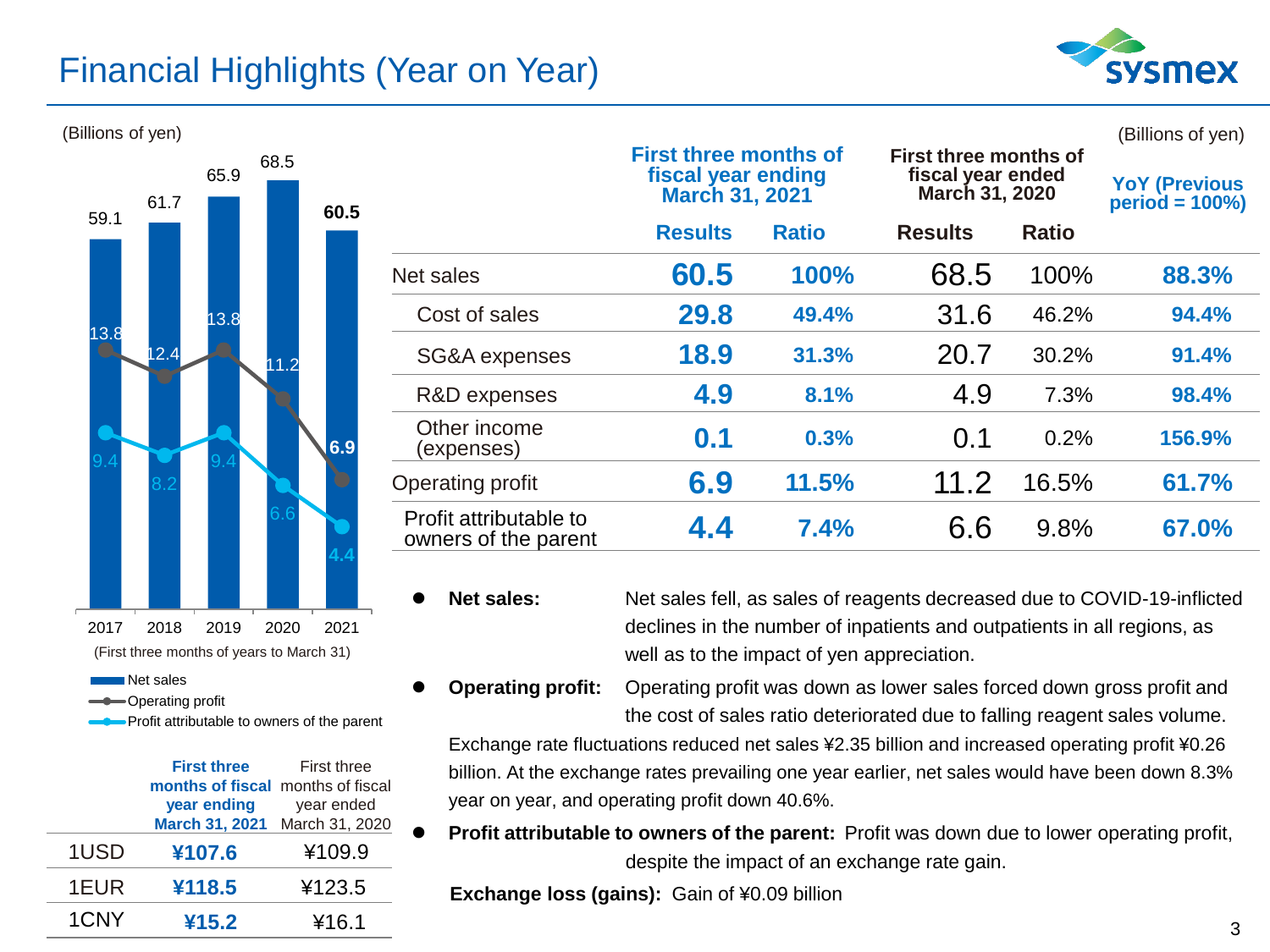

### Net Sales by Destination

(Billions of yen)

|             | <b>First three months of</b><br>fiscal year ending<br><b>March 31, 2021</b> |              |           | YoY<br>(Previous period = 100%) |    |
|-------------|-----------------------------------------------------------------------------|--------------|-----------|---------------------------------|----|
|             | <b>Results</b>                                                              | <b>Ratio</b> | Yen basis | Local currency<br>basis         |    |
| Net sales   | 60.5                                                                        | 100.0%       | 88.3%     | $91.7\%$                        |    |
| Americas    | 13.9                                                                        | 23.1%        | 88.4%     | 90.3%                           |    |
| <b>EMEA</b> | 18.2                                                                        | 30.1%        | 94.9%     | 98.9%                           | 68 |
| China       | 13.8                                                                        | 22.9%        | 78.3%     | 82.9%                           |    |
| AP          | 5.0                                                                         | 8.4%         | 89.2%     | 92.8%*                          |    |
| Japan       | 9.3                                                                         | 15.5%        | 92.5%     |                                 |    |

\* Year-on-year increase on a yen basis, excluding the impact of exchange rate fluctuations

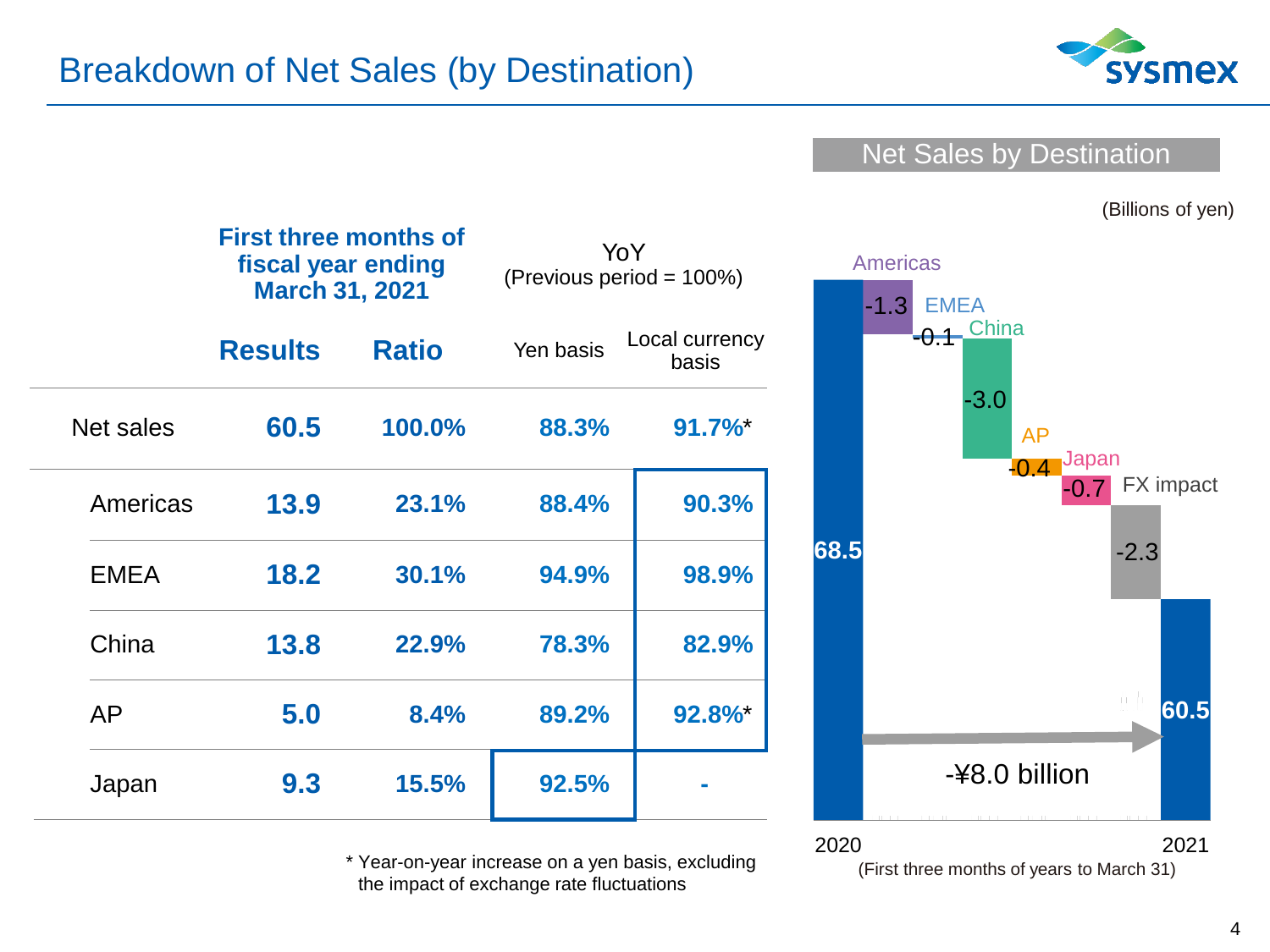



#### $2020$  $rac{1}{2}$  $2021$  $\overline{a}$ (First three months of years to March 31)

Note: Amounts and comments below exclude the impact of exchange rates.

- ⚫ **Instruments:**
	- Due to lockdowns and other restrictions on movement, some instrument installations were delayed. However, sales were up, thanks to acquisition of a tender in Saudi Arabia and an order from a large commercial lab in Germany.

- ⚫ **Reagents:**
	- Sales of hematology, urinalysis and immunochemistry reagents fail due to the spread of COVID-19.
	- Sales of hemostasis were up, thanks to D-Dimer which are used as an indicator for monitoring the increasing severity of COVID-19.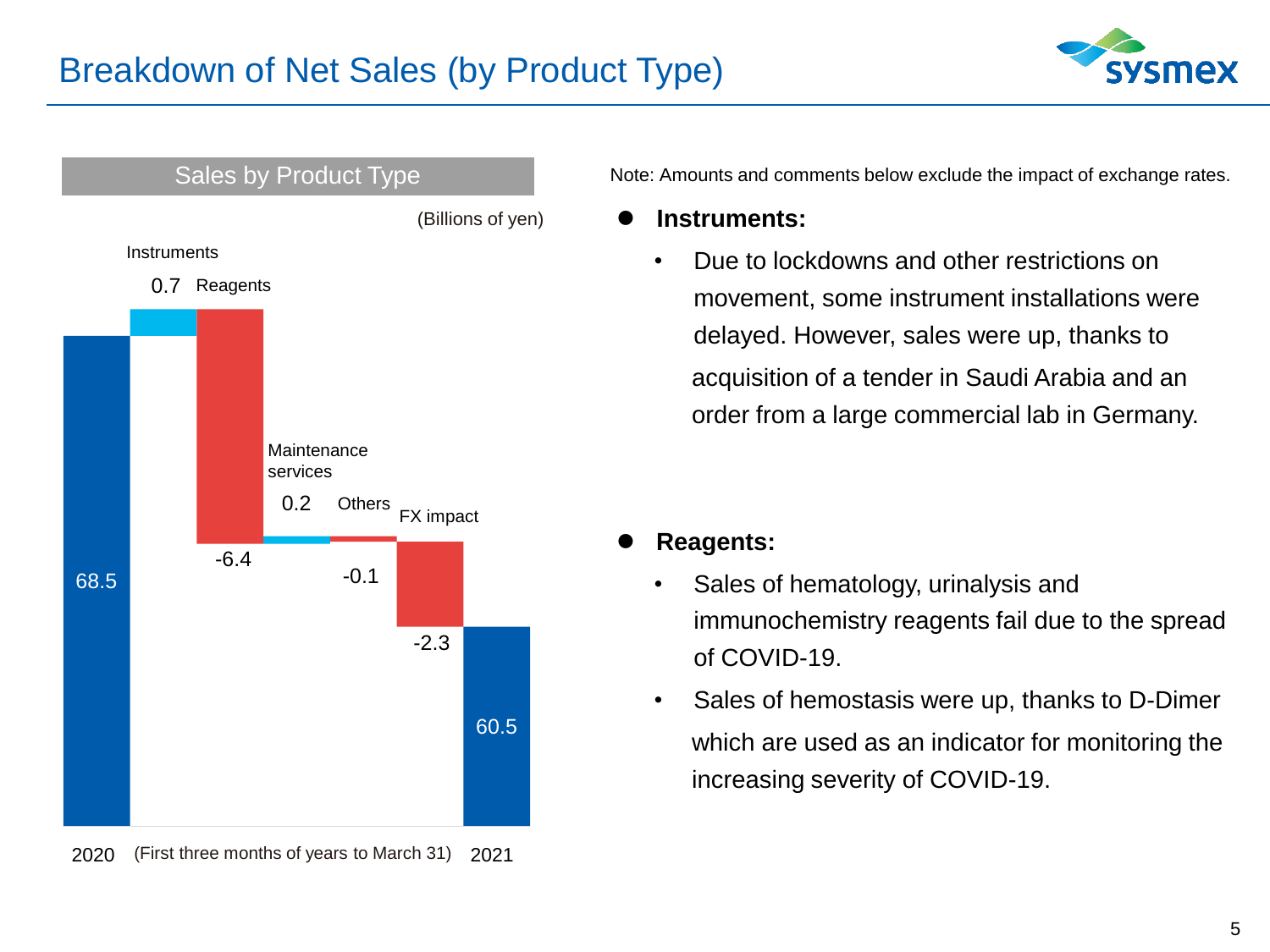



Note: Amounts and comments below exclude the impact of exchange rates.

- ⚫ **Hematology, Urinalysis, Immunochemistry:**
	- Reagent sales decreased due to the impact of COVID-19.
	- The impact was particularly great in the urinalysis field, where usage is high for general outpatient care and health checks.
- ⚫ **Hemostasis:**
	- Sales in each region increased, including sales to our alliance partner.
	- In addition, we saw higher sales of D-Dimer reagents, which are used as an indicator for monitoring the increasing severity of COVID-19.
- ⚫ **Life Science:**
	- Sales were up slightly due to sales of NCC Oncopanel and PCR testing kits for COVID-19.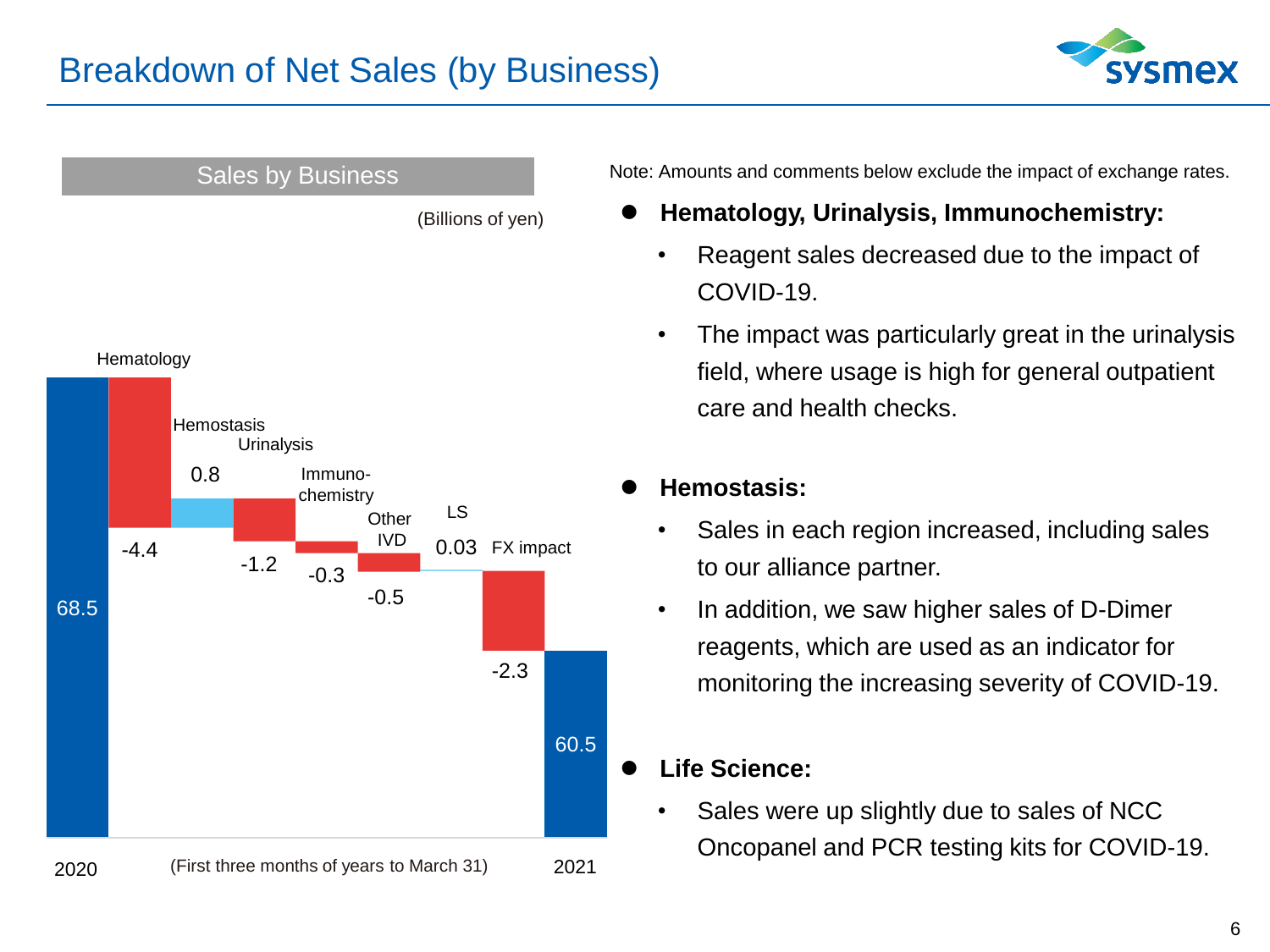# Breakdown of Operating Profit





\*CPT (Cost per test):Transactions involving customer billings according to the number of times tests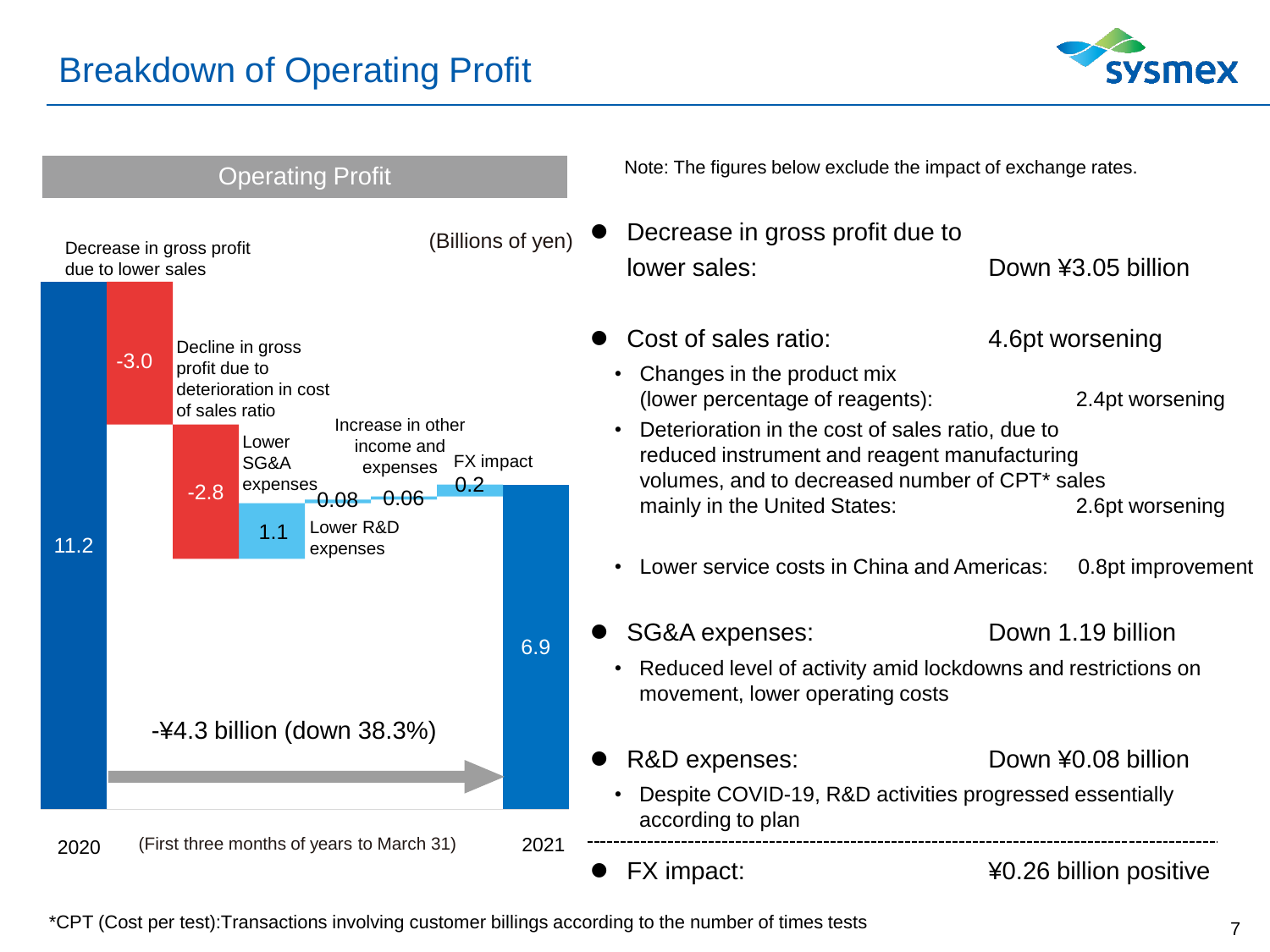# Information by Destination (Americas)





| (First three months of years to March 31) |  |  |  |
|-------------------------------------------|--|--|--|
|                                           |  |  |  |

| (Billions of yen) |      | <b>First three months</b><br><b>First three</b><br>months of fiscal<br>of fiscal year<br>ending<br>year ended<br>March 31, 2020<br><b>March 31, 2021</b> |       | YoY (Previous period = 100%) |  |  |
|-------------------|------|----------------------------------------------------------------------------------------------------------------------------------------------------------|-------|------------------------------|--|--|
|                   |      |                                                                                                                                                          |       | Local currency<br>basis      |  |  |
| <b>Sales</b>      | 13.9 | 15.8                                                                                                                                                     | 88.4% | 90.3%                        |  |  |
| Instruments       | 3.7  | 4.0                                                                                                                                                      | 92.6% | 94.6%                        |  |  |
| Reagents          | 5.9  | 7.3                                                                                                                                                      | 81.9% | 83.6%                        |  |  |
| Services, others  | 4.1  | 4.3                                                                                                                                                      | 95.4% | 97.4%                        |  |  |

**Sales for this region were down due to the impact of COVID-19 on reagent sales, although instrument sales were favorable in Central and South America.**

- ⚫ Instruments: Sales decreased as the result of delayed installation of hematology instruments in North America, despite higher sales in the hemostasis field in North America and the winning of a tender in the hematology field in Mexico.
- ⚫ Reagents: Sales were down due the impact of COVID-19.

- In the United States, we launched Flow Cytometer XF-1600 (for research).
- The restart of economic activity is being delayed in many US states as infections continue to increase.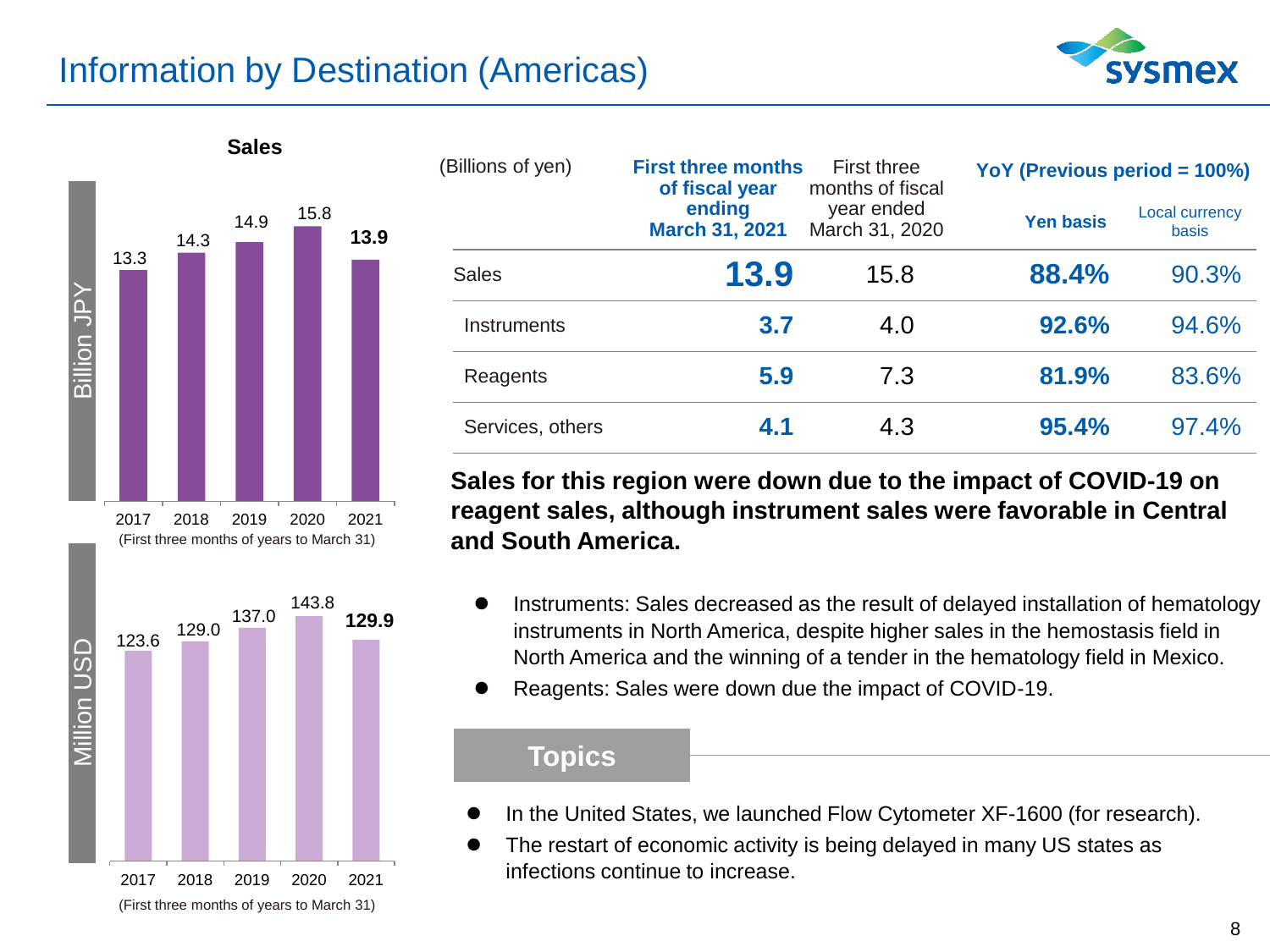# Information by Destination (EMEA)





2017 2018 2019 2020 2021 (First three months of years to March 31)

| (Billions of yen) | of fiscal year                  | <b>First three months</b><br>First three<br>months of fiscal |                  | YoY (Previous period = 100%) |  |  |
|-------------------|---------------------------------|--------------------------------------------------------------|------------------|------------------------------|--|--|
|                   | ending<br><b>March 31, 2021</b> | year ended<br>March 31, 2020                                 | <b>Yen basis</b> | Local currency<br>basis      |  |  |
| <b>Sales</b>      | 18.2                            | 19.2                                                         | 94.9%            | 98.9%                        |  |  |
| Instruments       | 5.8                             | 5.3                                                          | 109.9%           | 114.6%                       |  |  |
| Reagents          | 9.3                             | 11.0                                                         | 85.2%            | 88.8%                        |  |  |
| Services, others  | 2.9                             | 2.8                                                          | 104.1%           | 108.5%                       |  |  |

**Sales of hematology and urinalysis reagents fell, due to the impact of COVID-19. This was despite favorable sales of hematology instruments, and hemostasis instruments and reagents.** 

- Instruments: Sales were up, thanks to an order from a large commercial lab in Germany and the acquisition of a tender in Saudi Arabia, leading to favorable performance in the hematology field.
- ⚫ Reagents: Sales were down, due to lower sales of hematology and urinalysis fields in various regions owing to the impact of COVID-19.

- We signed a contract in the hematology field with the largest commercial lab group in the EMEA region.
- ⚫ The number of patients in major European countries is on the rise again after easing activity limitations.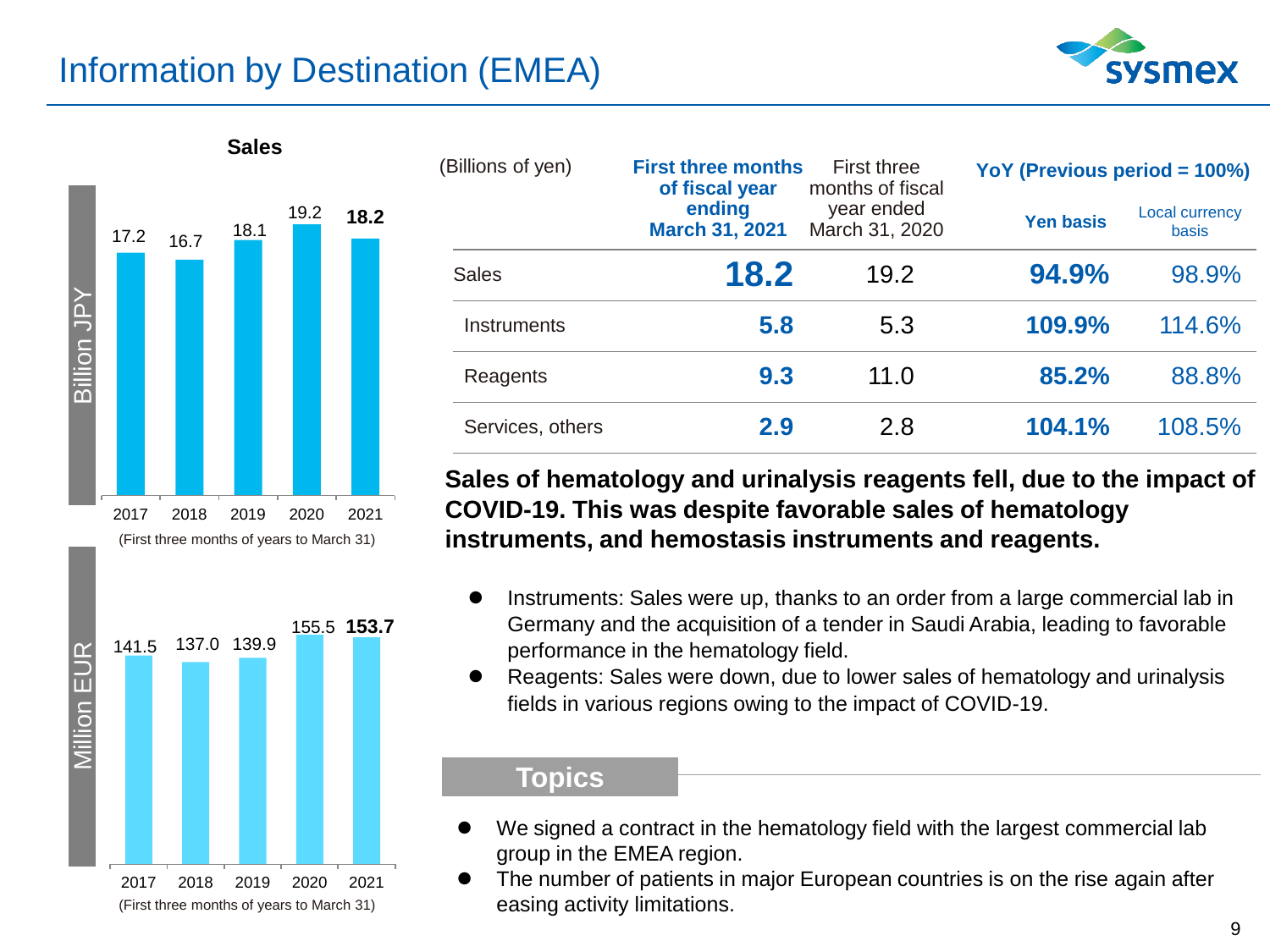# Information by Destination (China)





| ZUIT ZUIB ZUIY ZUZU ZUZ                   |  |  |
|-------------------------------------------|--|--|
| (First three months of years to March 31) |  |  |

| (Billions of yen) |                                 | <b>First three months</b><br>First three<br>months of fiscal<br>of fiscal year |                  | YoY (Previous period $= 100\%$ ) |  |  |
|-------------------|---------------------------------|--------------------------------------------------------------------------------|------------------|----------------------------------|--|--|
|                   | ending<br><b>March 31, 2021</b> | year ended<br>March 31, 2020                                                   | <b>Yen basis</b> | <b>Local currency</b><br>basis   |  |  |
| <b>Sales</b>      | 13.8                            | 17.6                                                                           | 78.3%            | 82.9%                            |  |  |
| Instruments       | 4.8                             | 4.4                                                                            | 108.6%           | 115.0%                           |  |  |
| Reagents          | 7.4                             | 11.3                                                                           | 65.4%            | 69.3%                            |  |  |
| Services, others  | 1.5                             | 1.8                                                                            | 84.6%            | 89.6%                            |  |  |

#### **Sales of urinalysis and immunochemistry instruments rose, but reagent sales decreased mainly in hematology field, causing overall sales to fall.**

- ⚫ Instruments: Sales rose, due to favorable sales in the urinalysis and immunochemistry fields.
- ⚫ Reagents: Although the number of people undergoing testing is trending toward recovery, sales were down due to a reaction from distributors' advance purchases of reagents in Q4 in preparation for the COVID-19 pandemic.

- We received approval for local production of the XN-10x and plan to commence sales in the second half.
- We launched a lymph node metastasis testing system for breast cancer using the OSNA™ method.
- ⚫ The number of people undergoing testing continued to fall slightly, as in-patient flows are being limited as a cautionary move against a resurgence in COVID-19.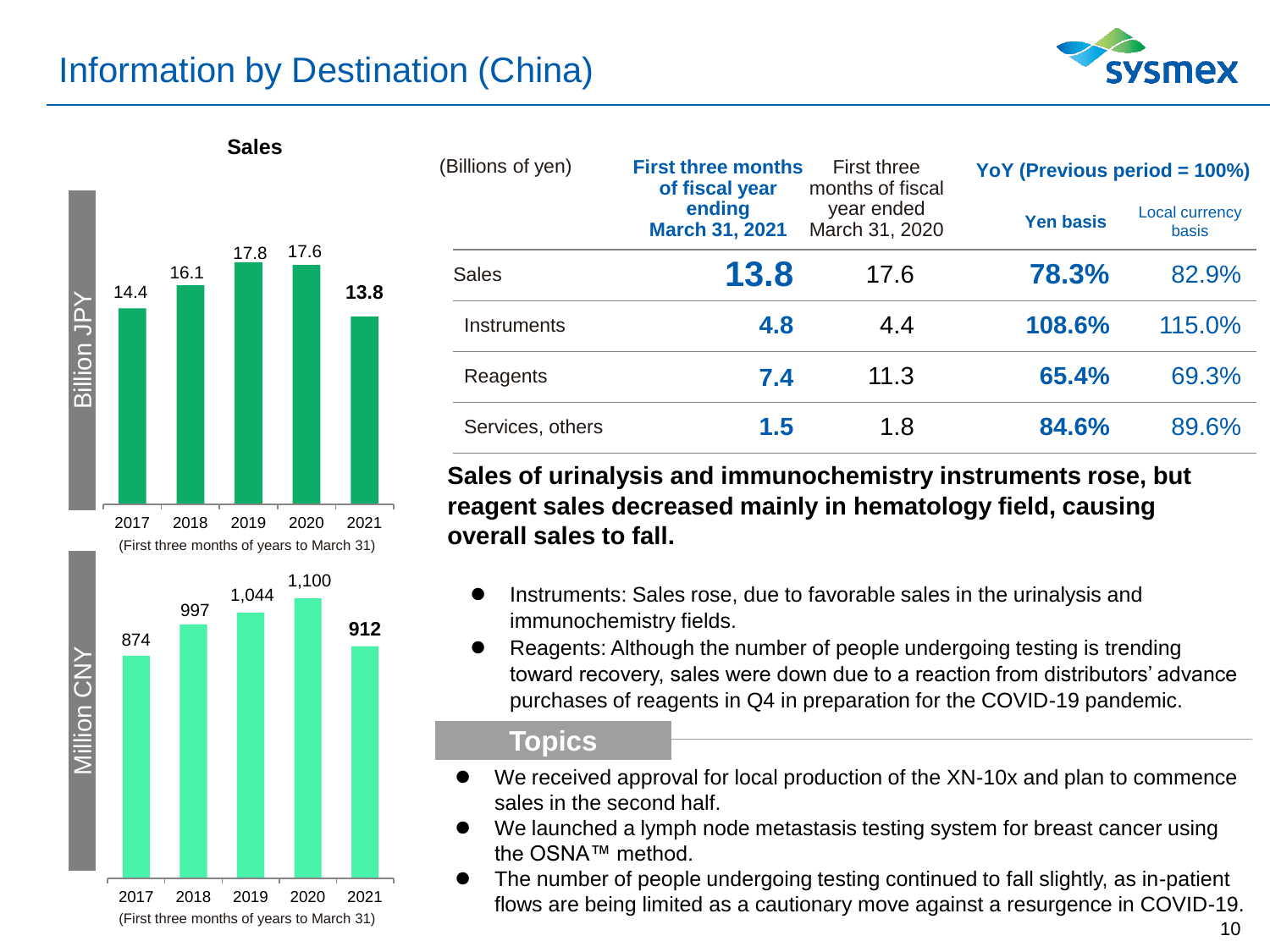



| (Billions of yen) | <b>First three months of</b><br>fiscal year ending | First three months<br>of fiscal year ended | <b>YoY (Previous</b><br>$period = 100\%)$ |  |
|-------------------|----------------------------------------------------|--------------------------------------------|-------------------------------------------|--|
|                   | <b>March 31, 2021</b>                              | March 31, 2020                             | <b>Yen basis</b>                          |  |
| Sales             | 5.0                                                | 5.7                                        | 89.2%                                     |  |
|                   |                                                    |                                            | (92.8%)                                   |  |
| Instruments       | 1.3                                                | 1.1                                        | 114.1%                                    |  |
| Reagents          | 3.3                                                | 4.0                                        | 83.5%                                     |  |
| Services, others  | 0.4                                                | 0.5                                        | 79.6%                                     |  |

Note: Figures in parentheses exclude the impact of exchange rate fluctuations.

#### **Sales for the region were down as the result of lower reagent sale, even though instrument sales increased due to distributor purchases in preparation for the COVID-19 pandemic.**

- ⚫ Instruments: Sales increased mainly in the hematology field as distributors secured safety stock in Thailand, Bangladesh, and other countries.
- ⚫ Reagents: Sales were down in the hematology and urinalysis fields, due to the impact of COVID-19.

- ⚫ We launched the Automated Blood Coagulation Analyzers CN-3000/ CN-6000 in South Korea and Taiwan.
- ⚫ The outbreak of dengue fever in 2019 shows signs of recurrence in some countries.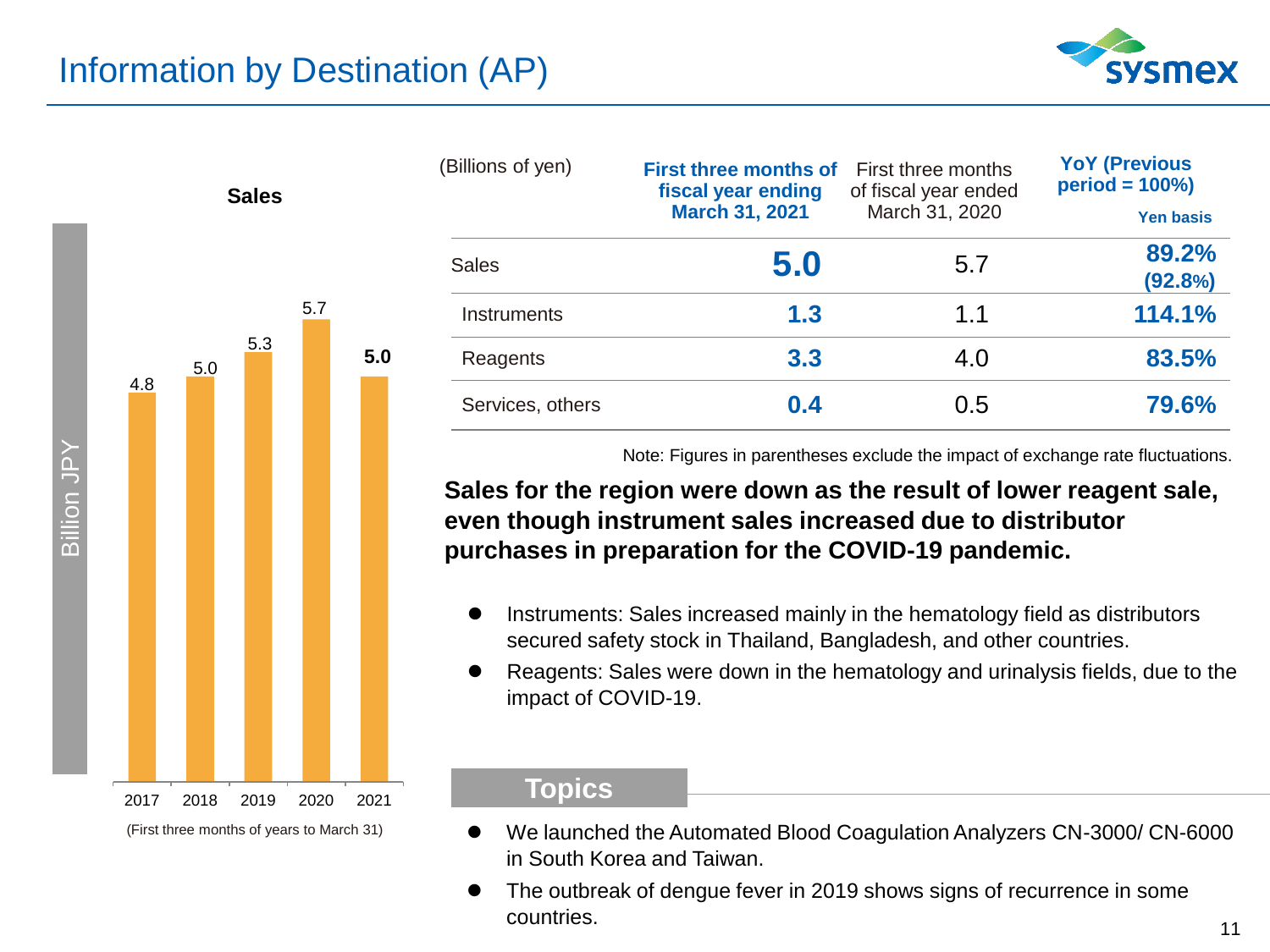



| (Billions of yen) | <b>First three months of</b><br>fiscal year ending<br><b>March 31, 2021</b> | First three months<br>of fiscal year ended<br>March 31, 2020 | <b>YoY (Previous</b><br>$period = 100\%)$<br><b>Yen basis</b> |
|-------------------|-----------------------------------------------------------------------------|--------------------------------------------------------------|---------------------------------------------------------------|
| Sales             | 9.3                                                                         | 10.1                                                         | 92.5%                                                         |
| Instruments       | 0.8                                                                         | 1.6                                                          | 52.1%                                                         |
| Reagents          | 6.7                                                                         | 6.9                                                          | 97.6%                                                         |
| Services, others  | 1.7                                                                         | 1.5                                                          | 112.0%                                                        |

**Sales fell on comparison with the same period of the previous year, when we recorded a large order, and the impact of COVID-19. As a result, instrument and reagent sales both decreased.**

- ⚫ Instruments: Sales were down in comparison with the previous year, when we recorded a large order, as well as to delays in instrument installation, due to the state of emergency declaration.
- ⚫ Reagents: Sales were down despite favorable performance in the quality control materials of hematology field and also in the hemostasis field, because of lower demand in the immunochemistry and urinalysis fields as the result of COVID-19.

#### **Topics**

⚫ We launched the Automated Blood Coagulation Analyzers CN-6500/CN-3500, which add coagulation molecular marker measurement functionality to the CN-6000/CN-3000.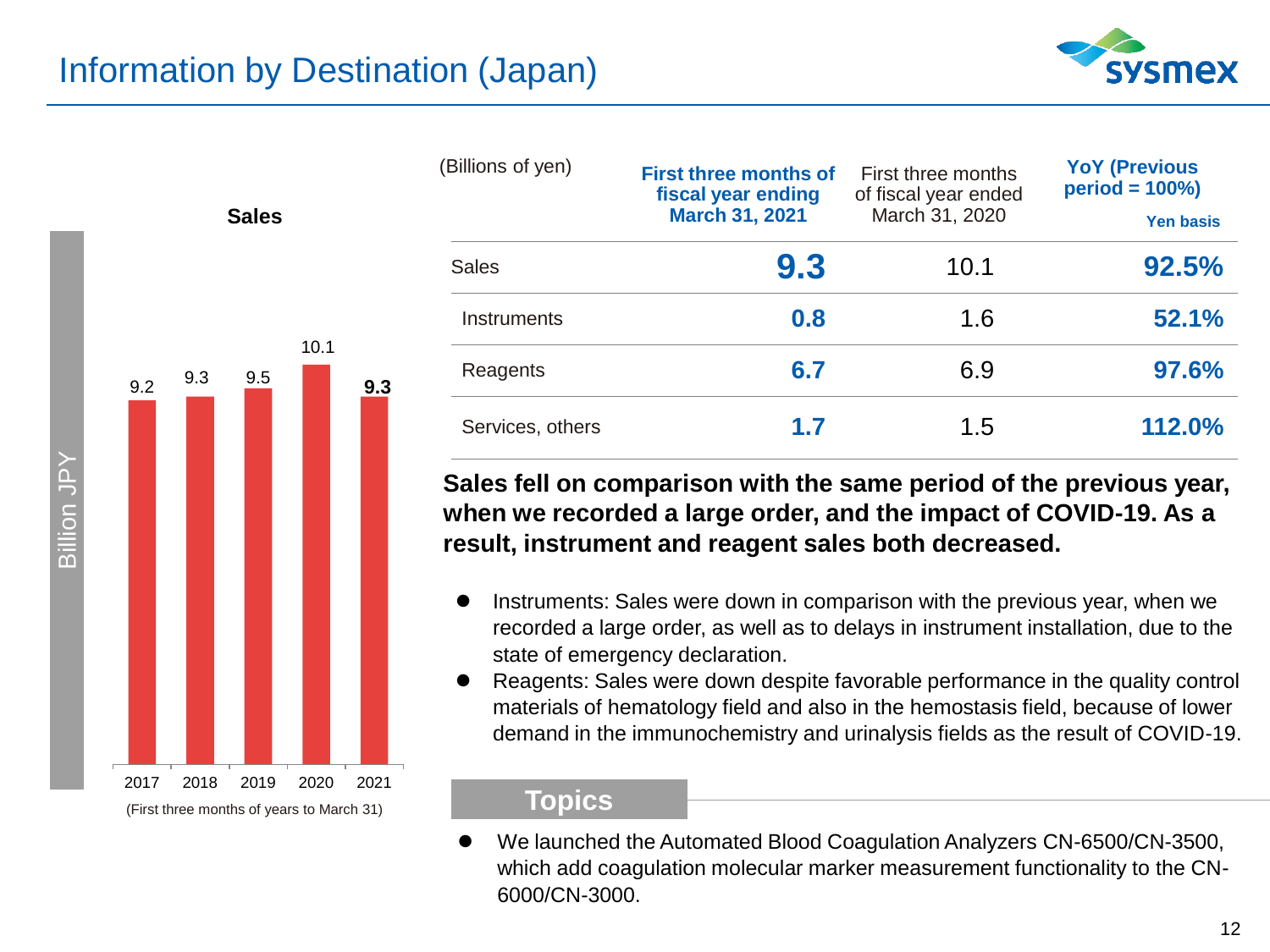

# 3. Consolidated Sales Forecast for the Fiscal Year Ending March 31, 2021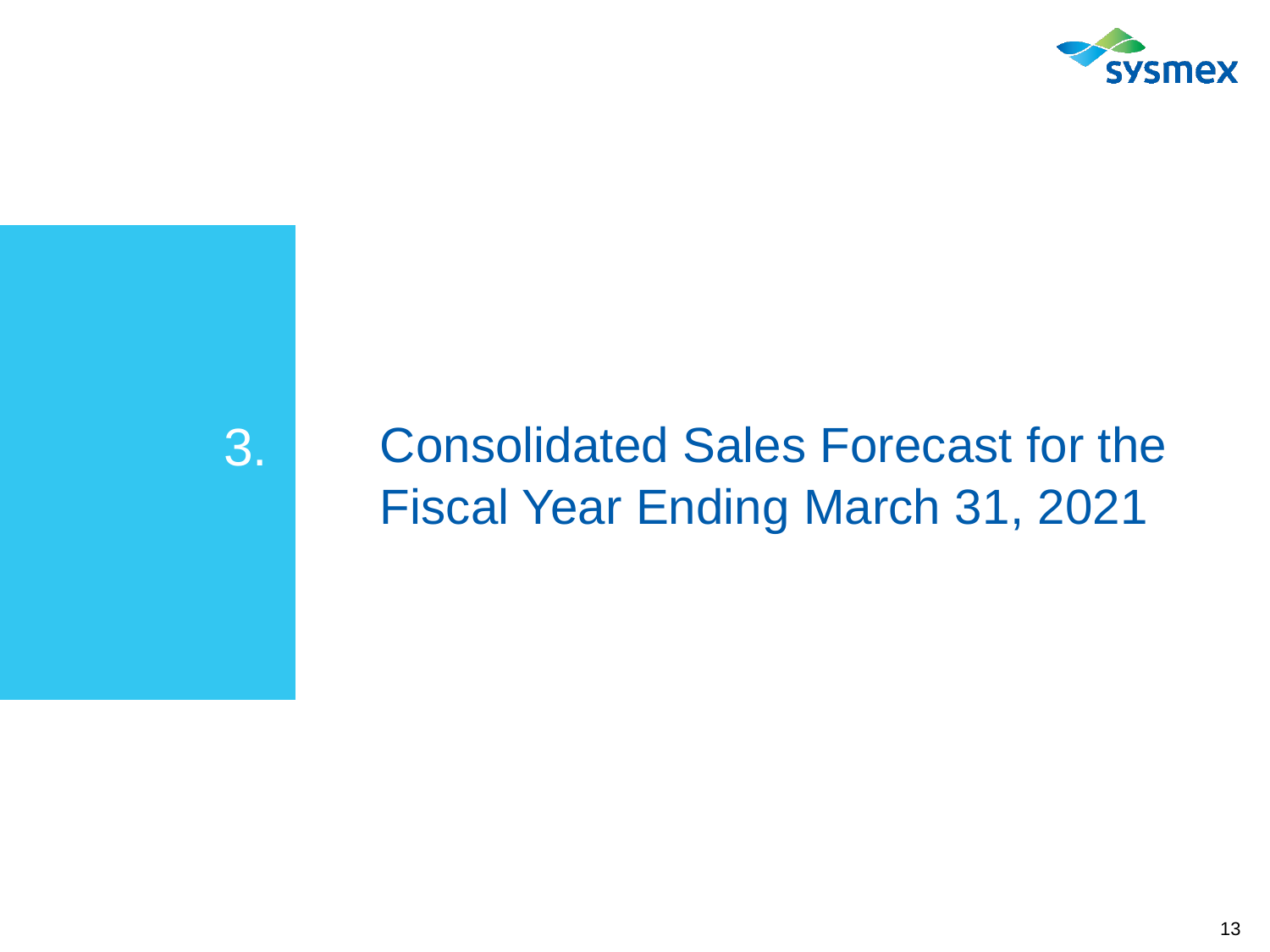# Sales Forecast (Quarterly basis, local currency basis)



| <b>Region</b>                | $Q1$ (Apr.-Jun.)          |                          | Q2 (Jul.-Sep.)            |                            | $Q3$ (Oct.-Dec.)           |                                                                                                                                                                                                                                                                                                                 |  |
|------------------------------|---------------------------|--------------------------|---------------------------|----------------------------|----------------------------|-----------------------------------------------------------------------------------------------------------------------------------------------------------------------------------------------------------------------------------------------------------------------------------------------------------------|--|
| (% of net sales)             | <b>Forecast</b><br>in May | <b>Results</b>           | <b>Forecast</b><br>in May | <b>Forecast</b><br>in Aug. | <b>Forecast in</b><br>Aug. | <b>Remarks</b>                                                                                                                                                                                                                                                                                                  |  |
| Americas<br>(approx. 25%)    | <b>Down 15%</b>           | Down 9.7%                | Up slightly               | Down 5-10%                 | Up                         | Infections continue to increase in the United<br>$\bullet$<br>States and Brazil, so the impact is now expected<br>to continue for longer than initially expected.                                                                                                                                               |  |
| <b>EMEA</b><br>(approx. 25%) | <b>Down 15%</b>           | Down 1.1%                | Up slightly               | Down 0-5%                  | Down 0-5%                  | We received large instrument orders in Q1, so<br>the outlook is better than initially assumed.<br>There is some risk that the impact will be<br>$\bullet$<br>prolonged in Africa and other areas.                                                                                                               |  |
| China<br>(approx. 25%)       | <b>Down 15%</b>           | Down 17.1%               | Up slightly               | Flat                       | Up                         | Performance was lower than assumed, as<br>$\bullet$<br>distributors prioritized the reduction of reagent<br>inventories in Q1.<br>The speed of recovery was slower than initially<br>expected, as hospitals limited admittances to<br>prevent infection risk.                                                   |  |
| <b>AP</b><br>(approx. 10%)   | <b>Down 20%</b>           | Down 10.8%<br>*Down 7.2% | <b>Down 20%</b>           | Down 10-<br>15%            | Down 5-10%                 | Performance was higher than initially expected,<br>because distributors purchased instruments in<br>Q1 in preparation for lockdowns and a second<br>wave.<br>Sales are expected to continue falling, as time<br>will be needed for infections to converge.                                                      |  |
| Japan<br>(approx. 15%)       | Down 5-10%                | Down 7.5%                | Down 5-10%                | Down 5-10%                 | Up                         | Performance was essentially in line with<br>expectations, but we will need to continue<br>monitoring the situation due to a resurgence in<br>infections.                                                                                                                                                        |  |
| Total<br>(Yen basis)         | Down 10-15%               | Down 11.7%<br>*Down 8.3% | Down slightly             | Down 5-10%                 | Up 5%                      | Excluding the impact of exchange rates,<br>performance outpace expectations in Q1.<br>In Q2, performance is likely to be below initial<br>$\bullet$<br>forecasts, as it will take time for sales to recover<br>in the Americas, EMEA and China.<br>We expect sales to return to a growth trajectory<br>from Q3. |  |

\*The figure exclude the impact of exchange rates.

Note: The forecast figures above are subject to change, depending on the spread of COVID-19.

14 Assumed exchange rates in Aug.:1USD=¥107.7, 1EUR=¥121.0, 1CNY=¥15.2Assumed exchange rates in May:1USD=¥108.8, 1EUR=¥119.6, 1CNY=¥15.3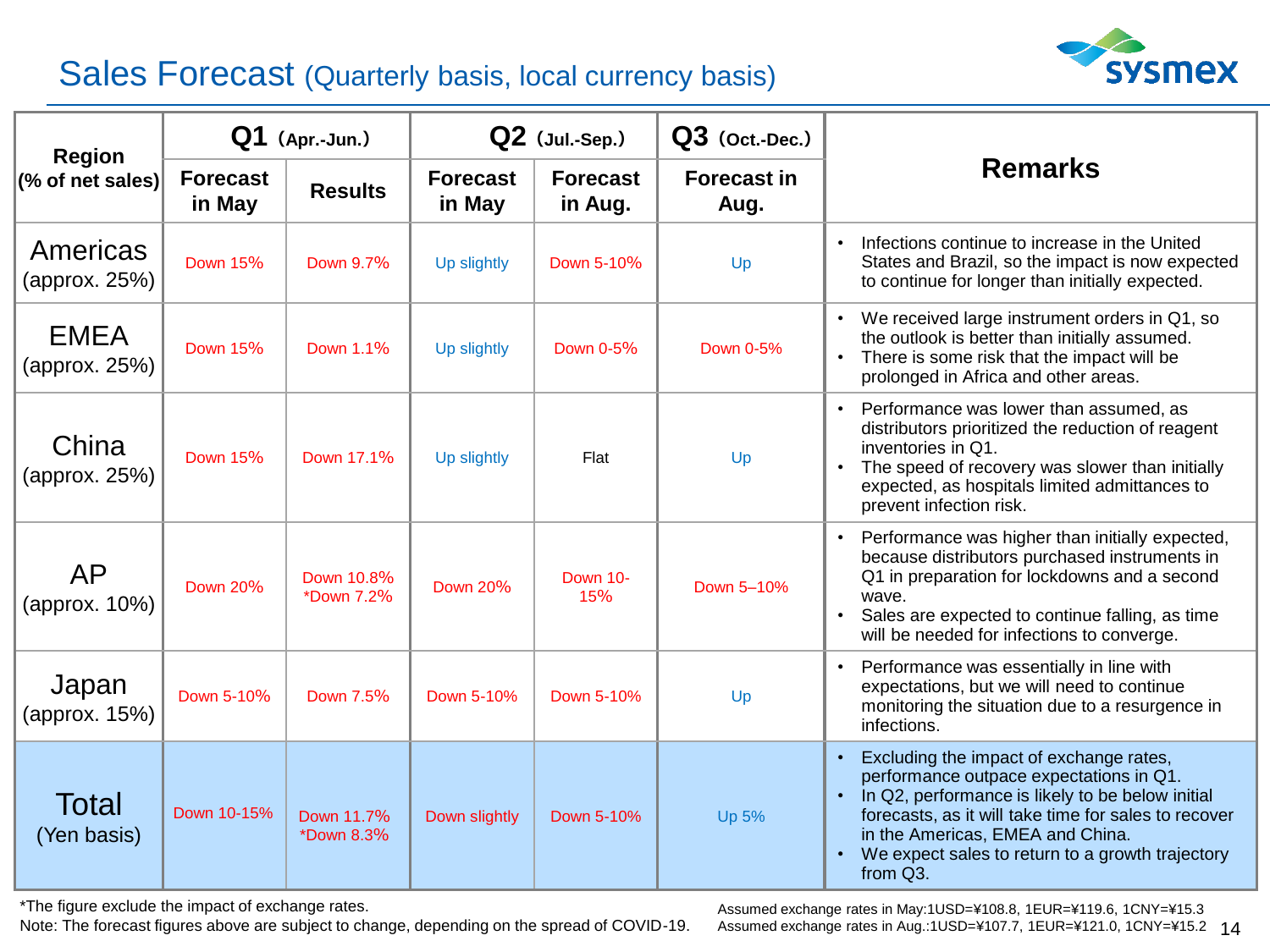# Estimates Number of Hematology Tests



Estimated the number of tests at large hospitals and commercial labs Each region is trending toward recovery, but a lull in activity persists.





Average in previous fiscal year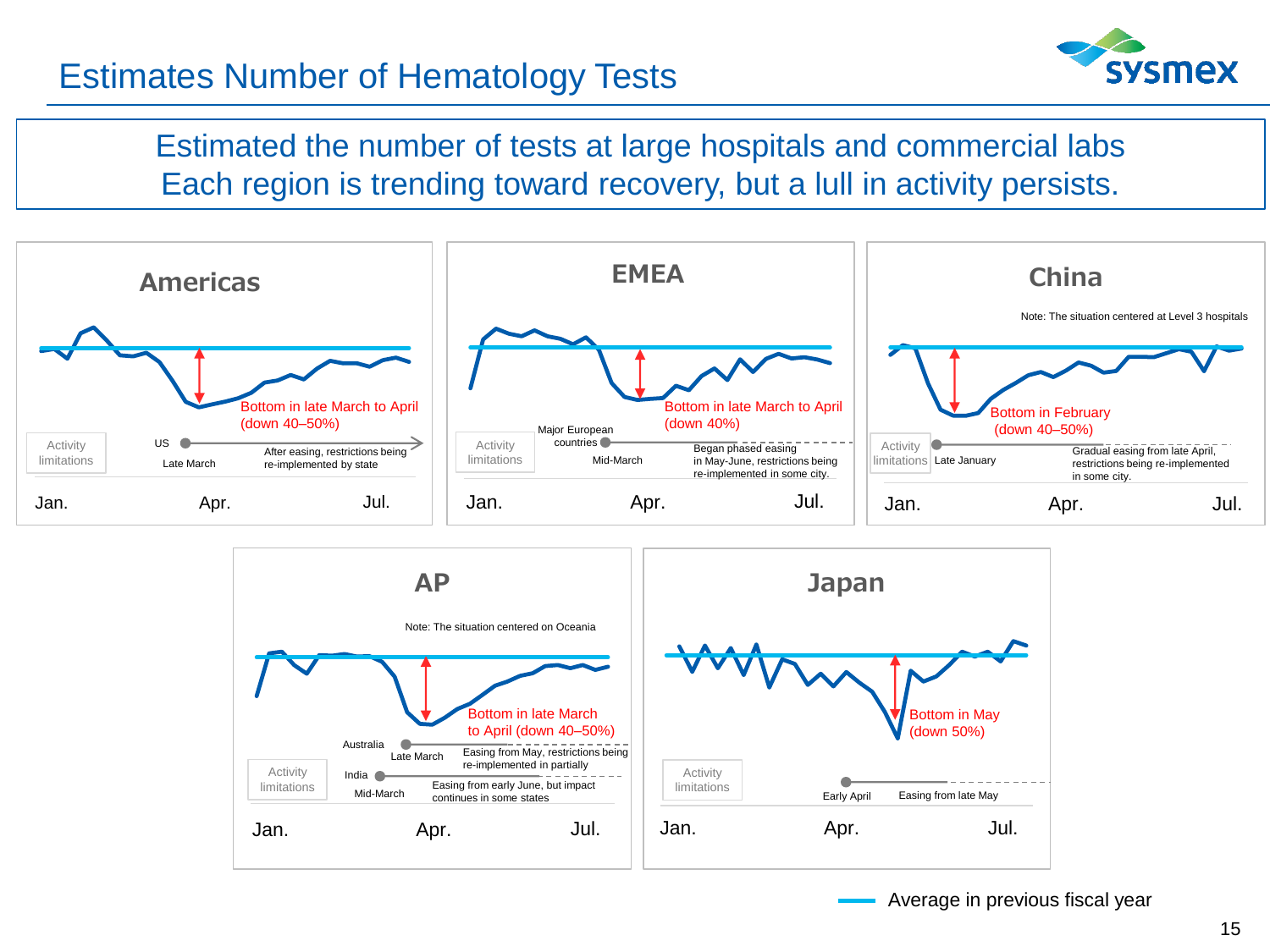

# ・Forecast calls for the same level of dividends as in the fiscal year ended March 31, 2020

Interim dividend Year-end Year-end Total Dividend<br>dividend Total ratio ratio Fiscal year ended March 31, 2020 **\***36 **\***36 **\* \*36 \*72 \*12** 43.1% Fiscal year ending March 31, 2021 (proposal) ¥36 ¥36 ¥72 ー

Sysmex aims to maintain a proper balance between aggressive investment, which is designed to sustain steady high growth, and returns to our shareholders as our earning power increases. In terms of returns to shareholders, we intend to provide a stable dividend on a continuous basis and aim for a consolidated payout ratio of 30% under our basic policy of sharing the successes of our operations in line with business performance.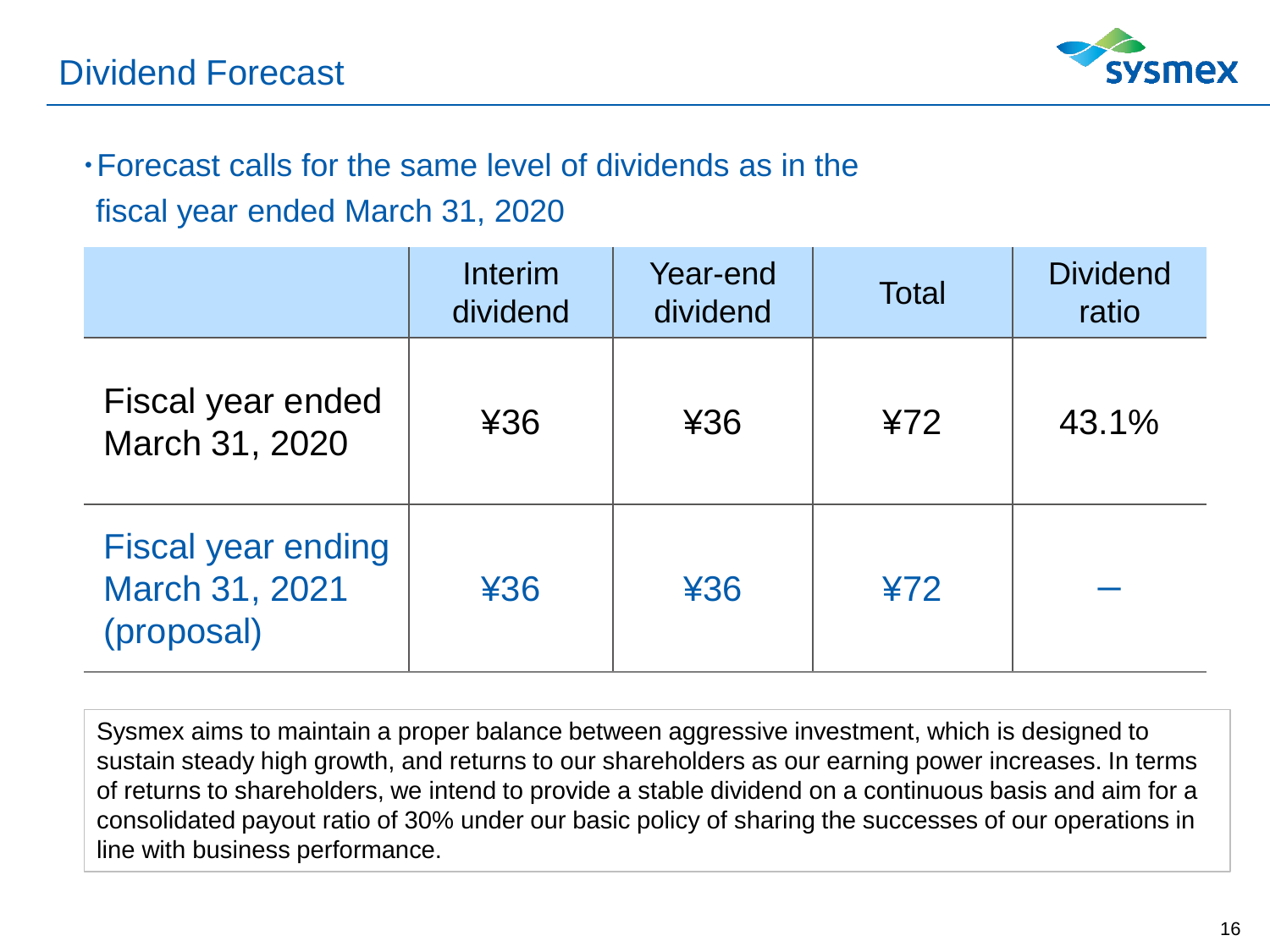

# (Appendix)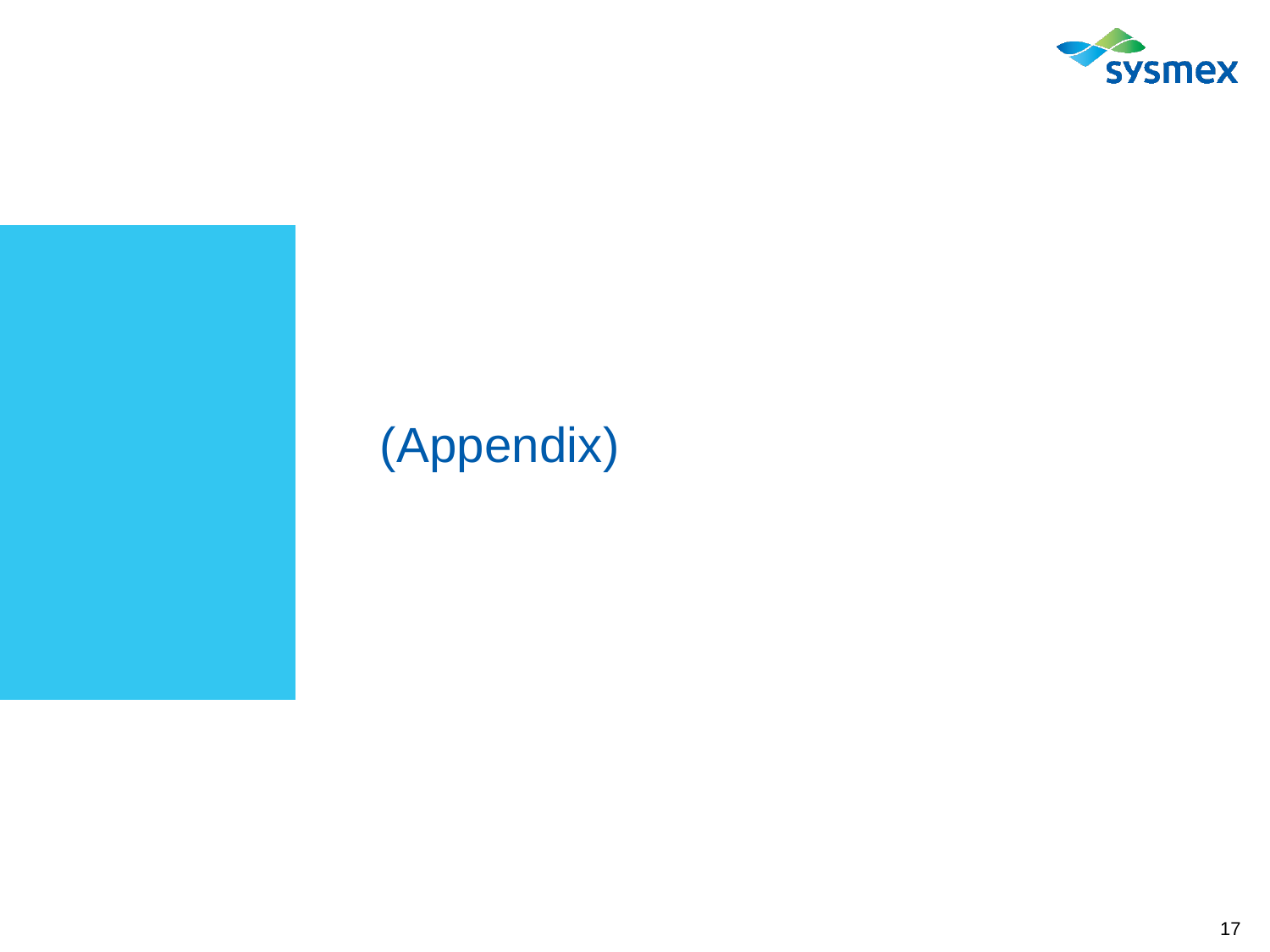

## **Stable provision of products and services**

- Our instrument factories and reagent factories (including seven overseas) continued to operate without delay, ensuring a stable supply of instruments and reagents.
- To prevent the stoppage of necessary testing at hospitals and commercial labs, we utilized online support, allowing service to continue.
- We deployed Web seminars and online sales and marketing activities in various countries.

## **Initiatives targeting employees**

- We maintained employment throughout the Group (including of part-time and dispatched workers).
- We put in place environments to ensure employee safety. We utilized teleworking in Japan and overseas.

## **Initiatives to enhance COVID-19 testing systems**

- We continued to supply PCR testing kits (Japan).
- In collaboration with the City of Kobe and SRL, we configured and began operating a PCR testing system at the Sysmex BMA Laboratory (within the Kobe Biomedical Innovation Center) (June).
- With Kawasaki Heavy Industries and Medicaroid, we developed and began supporting the social implementation of an automated PCR testing robot system (June).



PCR testing at the Sysmex BMA Laboratory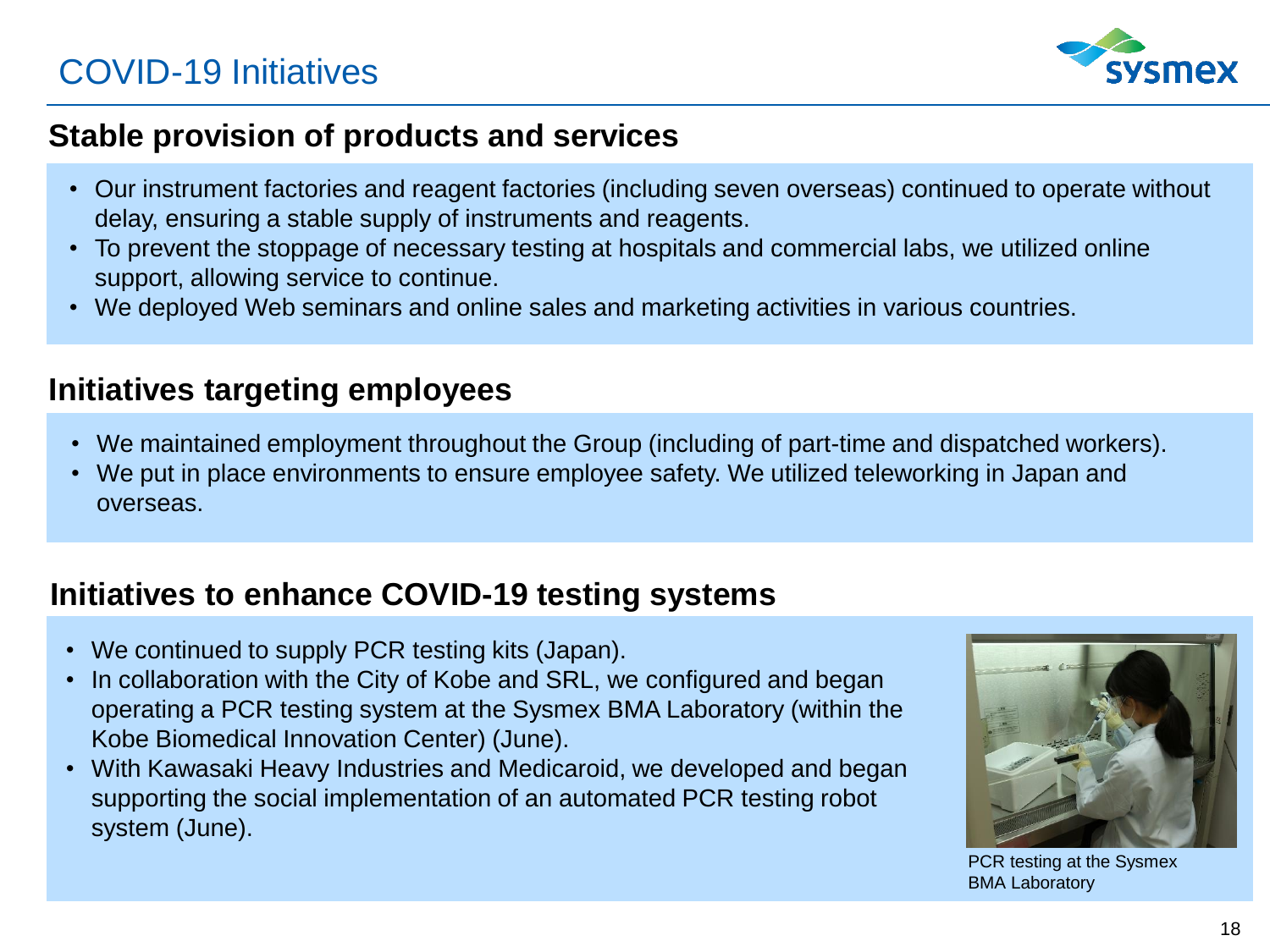

## **Creating and providing new diagnostic technology**

### **Develop antigen test (nasopharyngeal swab)**

- Configure assay using our Automated Immunoassay Systems **[completed]**
- Commence clinical evaluation, and aim to achieve early regulatory approval

### **Example 2 Develop antibody test (blood)**

- Configure assay using our Automated Immunoassay Systems **[completed]**
- Performed clinical evaluations in cooperation with Japanese medical institutions **[Completed]**
- Launched an antibody lab assay service (for research) and antibody measurement reagents

(for research) **[Completed]**

Automated Immunoassay System HISCL-5000

Note: For antigen and antibody tests, our Automated Immunoassay Systems is capable of performing **quantitative measurements** that are **highly sensitive** in **17 minutes per sample (up to 200 samples/hour)**

### **■Develop tests to predict severity and monitor treatment**

- Configure cytokine\* panel assay using our Automated Immunoassay Systems **[completed]**
- In July, launched a lab assay service (for research) of six parameters highly related to COVID-19 **[Completed]**

\*Cytokine: A general term for physiologically active substances that contribute to intercellular interaction, that can be determined by measuring proteins secreted by cells. As infection spreads, the inflammatory response increases. When inflammatory cytokines are discharged in large quantities, immune cells can trigger acute multiple organ failure. Results include respiratory failure, sepsis, coagulation disorders and other severe illnesses.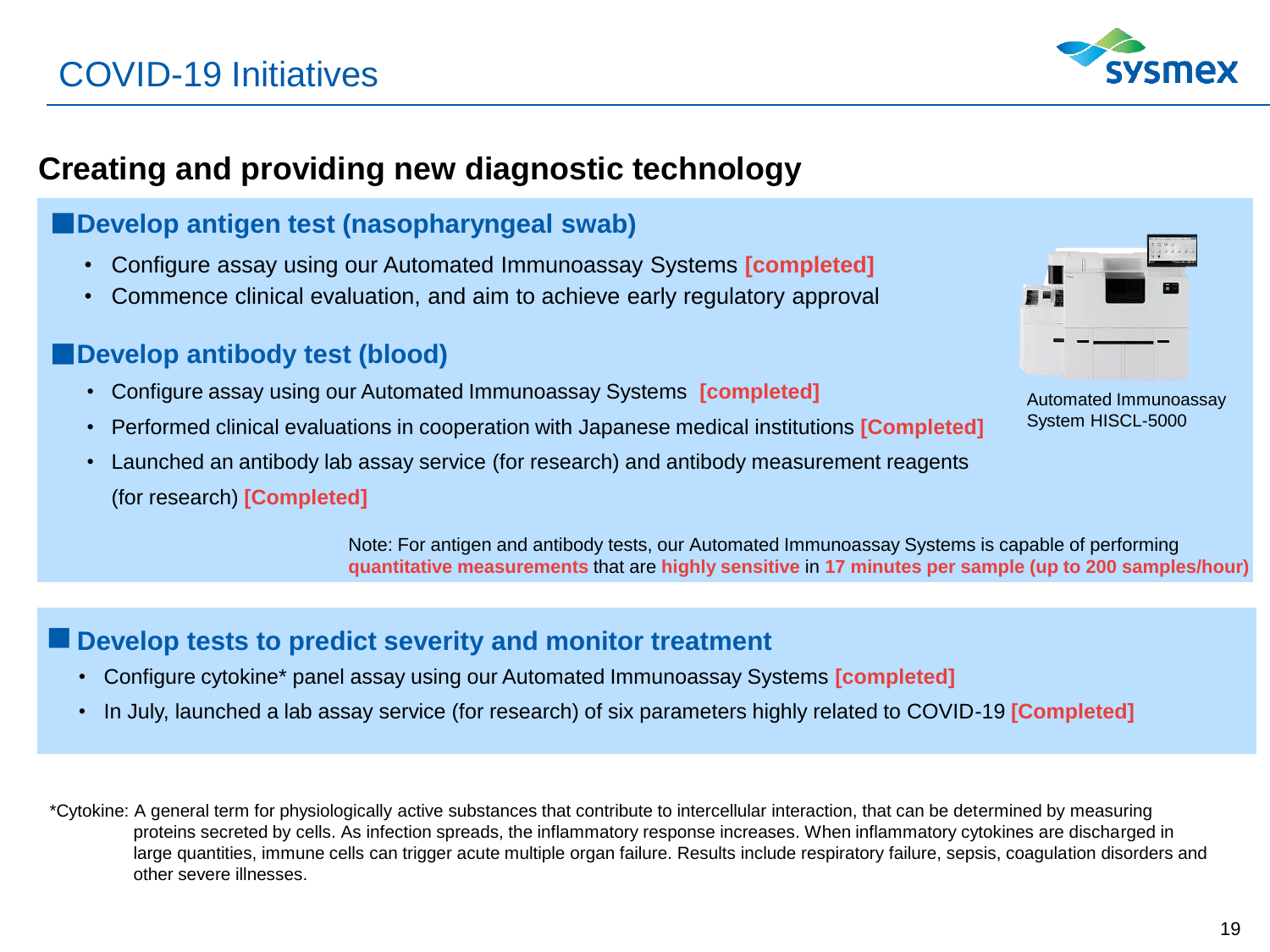# Sales by Business and Product Type



|                     |                           |                              |              |                              |        |                      | (Billions of yen)       |    |
|---------------------|---------------------------|------------------------------|--------------|------------------------------|--------|----------------------|-------------------------|----|
|                     |                           | First three months of fiscal |              | First three months of fiscal |        | <b>YoY (Previous</b> | YoY at                  |    |
|                     |                           | year ending March 31, 2021   | <b>Ratio</b> | year ended March 31, 2020    |        | $period =$<br>100%)  | previous<br>year's rate |    |
|                     |                           | <b>Results</b>               |              | <b>Results</b>               | Ratio  |                      |                         |    |
|                     | Hematology                | 37.3                         | 61.7%        | 43.1                         | 63.0%  | 86.5%                | 89.8%                   |    |
|                     | <b>Hemostasis</b>         | 11.3                         | 18.8%        | 11.0                         | 16.1%  | 103.2%               | 107.7%                  |    |
|                     | <b>Urinalysis</b>         | 3.5                          | 5.8%         | 4.9                          | 7.2%   | 71.6%                | 74.7%                   |    |
|                     | Immunochemistry           | 2.5                          | 4.2%         | 2.9                          | 4.3%   | 85.3%                | 88.2%                   |    |
| $\overline{Q}$      | <b>Clinical chemistry</b> | 0.6                          | 1.0%         | 0.6                          | 0.9%   | 98.6%                | 100.9%                  |    |
| <b>Business</b>     | <b>FCM business</b>       | 0.1                          | 0.3%         | 0.3                          | 0.5%   | 49.2%                | 51.8%                   |    |
|                     | Other IVD                 | 2.4                          | 4.1%         | 2.9                          | 4.3%   | 84.6%                | 87.2%                   |    |
|                     | <b>IVD business</b>       | 58.0                         | 96.0%        | 66.0                         | 96.4%  | 87.9%                | 91.4%                   |    |
|                     | <b>LS business</b>        | 2.4                          | 4.0%         | 2.4                          | 3.6%   | 98.1%                | 101.5%                  |    |
|                     | <b>Other</b>              | 0.0                          | 0.0%         | $\blacksquare$               |        | ÷                    |                         |    |
|                     | <b>Total sales</b>        | 60.5                         | 100.0%       | 68.5                         | 100.0% | 88.3%                | 91.7%                   |    |
|                     | <b>Instruments</b>        | 16.7                         | 27.6%        | 16.7                         | 24.4%  | 99.9%                | 104.4%                  |    |
| $\overline{Q}$      | <b>Reagents</b>           | 32.9                         | 54.4%        | 40.6                         | 59.3%  | 81.0%                | 84.1%                   |    |
|                     | <b>Services</b>           | 8.6                          | 14.3%        | 8.6                          | 12.5%  | 99.6%                | 102.5%                  |    |
| <b>Product Type</b> | <b>Other</b>              | 2.2                          | 3.7%         | 2.5                          | 3.7%   | 90.0%                | 93.8%                   |    |
|                     | <b>Total sales</b>        | 60.5                         | 100.0%       | 68.5                         | 100.0% | 88.3%                | 91.7%                   | 20 |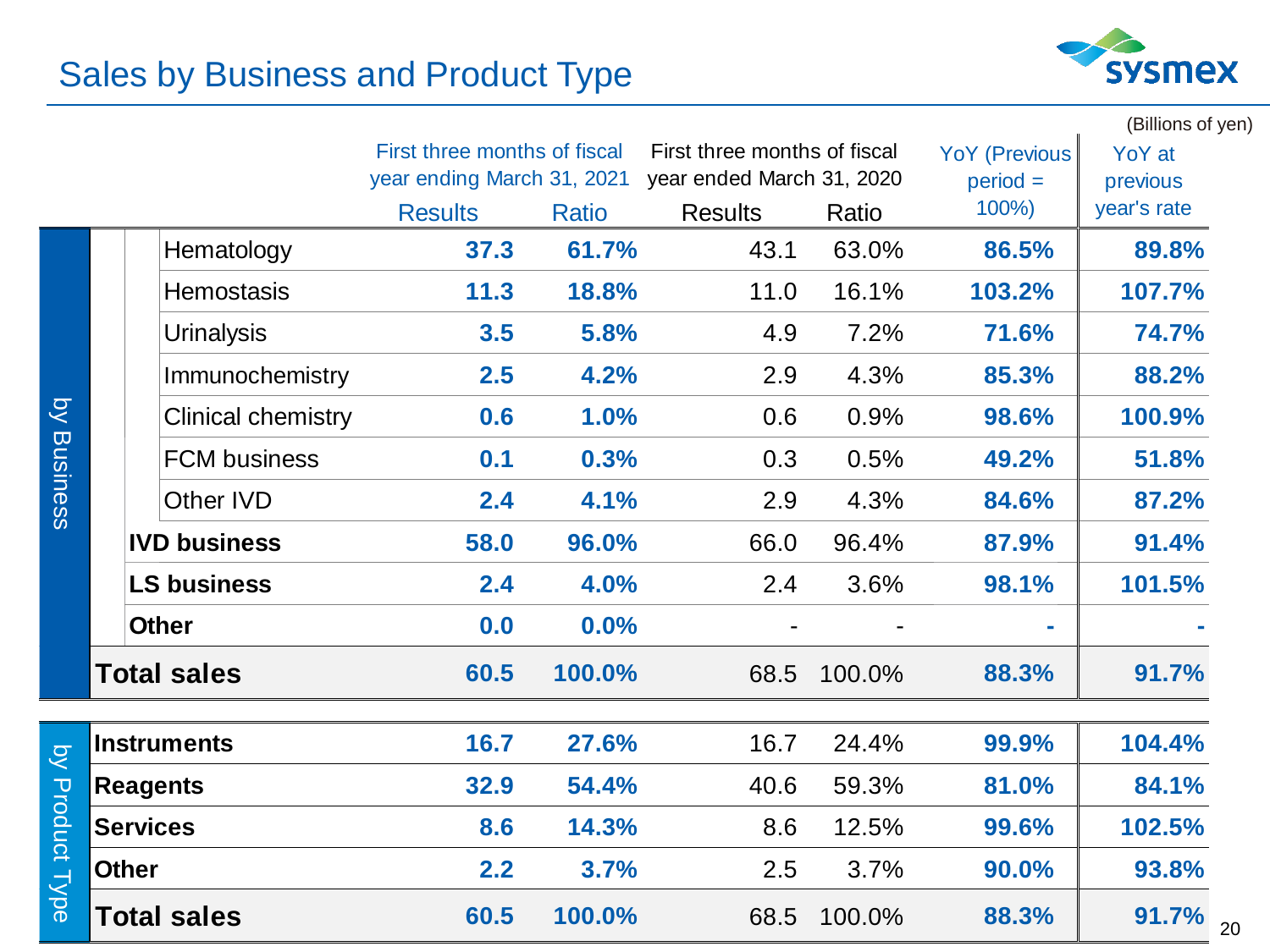

|             |                                | First three<br>months of fiscal<br>year ending<br>March 31, 2021 | <b>First three</b><br>months of fiscal<br>year ended<br>March 30, 2021 | YoY (Previous period = 100%) |                |
|-------------|--------------------------------|------------------------------------------------------------------|------------------------------------------------------------------------|------------------------------|----------------|
|             |                                |                                                                  |                                                                        | Yen                          | Local currency |
| Americas    | Sales to external<br>customers | 12.8                                                             | 14.6                                                                   | 88.0%                        | 89.8%          |
|             | Operating profit<br>(loss)     | (0.4)                                                            | 0.4                                                                    | $(90.0\%)$                   | $(91.9\%)$     |
| <b>EMEA</b> | Sales to external<br>customers | 18.2                                                             | 19.5                                                                   | 93.1%                        | 97.0%          |
|             | Operating profit<br>(loss)     | 1.6                                                              | 1.5                                                                    | 105.9%                       | 110.4%         |
| China       | Sales to external<br>customers | 13.8                                                             | 17.6                                                                   | 78.2%                        | 82.8%          |
|             | Operating profit<br>(loss)     | 0.2                                                              | 1.8                                                                    | 15.6%                        | 16.6%          |
| <b>AP</b>   | Sales to external<br>customers | 5.0                                                              | 5.6                                                                    | 89.3%                        |                |
|             | Operating profit<br>(loss)     | 0.2                                                              | 0.6                                                                    | 46.9%                        |                |
| Japan*      | Sales to external<br>customers | 10.5                                                             | 10.9                                                                   | 95.9%                        |                |
|             | Operating profit<br>(loss)     | 6.1                                                              | 6.8                                                                    | 89.9%                        |                |

\* Includes sales to IDEXX and other external customers